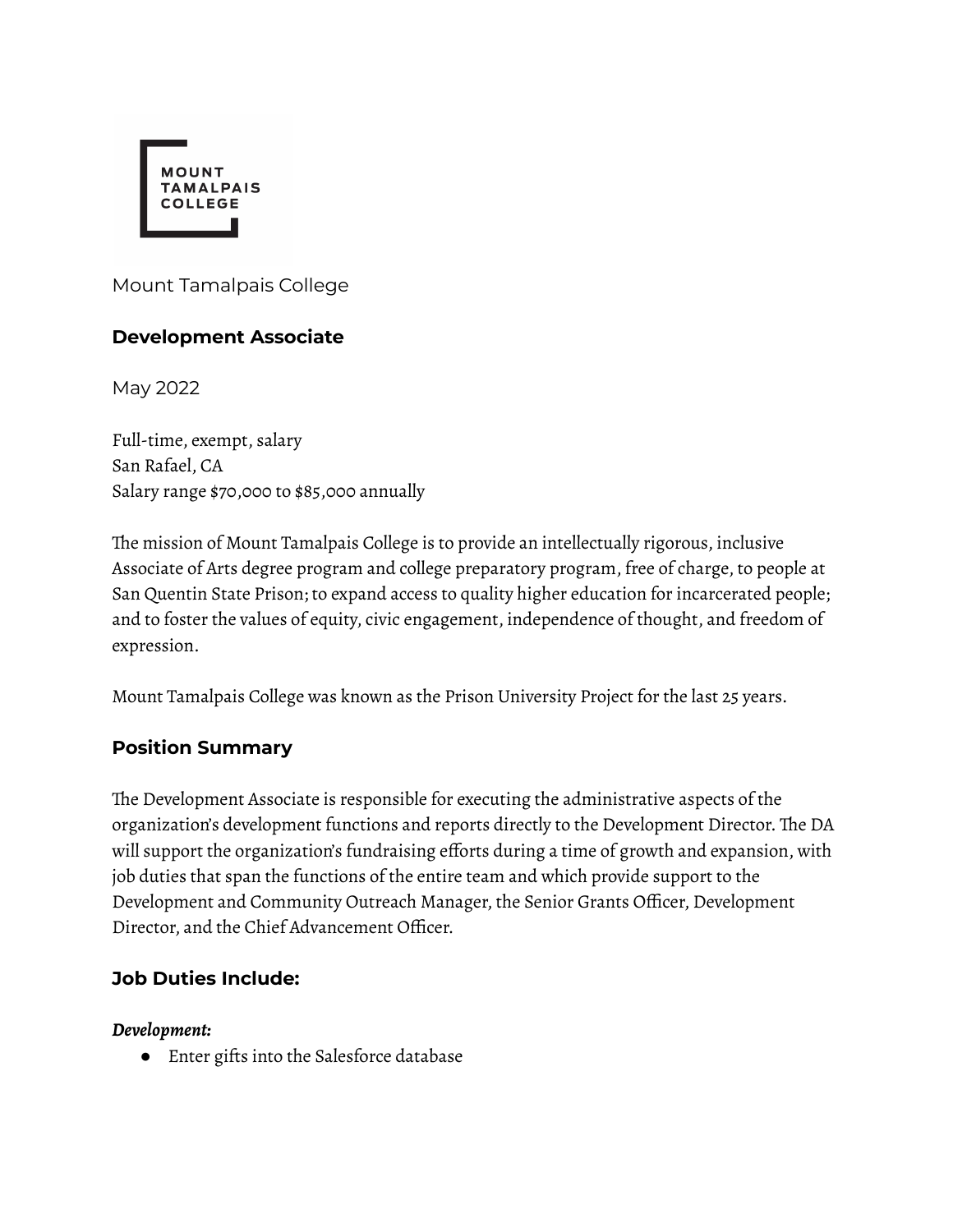- Prepare donor acknowledgement letters, tax receipts, and other correspondence, adhering to donor stewardship strategies
- Maintain individual donor files in Salesforce and G-Suite
- Continually update and maintain database records, with oversight from the Development Manager
- Support management of Classy giving platform including updating campaigns, messaging, and executing donor customer service needs
- Oversee the development team's files, maintaining systems of organization
- Coordinate production and mailing of appeals and other materials, with support from the development manager
- Maintain and oversee the development team's inventory of books, appeals, press packets, etc.
- Act as a host and ambassador for our work with our external partners, including building authentic relationships with our community of donors
- Act as initial point of contact for the team through the development@ email

## *MajorDonor/Clerical Supportfor CAOand DD:*

- Work with and support Development staff to ensure all major donor prospects are cultivated, solicited, and stewarded in strategic manner
- Support CAO with scheduling, donor meeting prep, follow up and donor research
- Support CAO with maintaining and tracking donor communications in Salesforce
- Assemble media and donor kits for events and meetings

## *GrantsAdministration/Support:*

- Assist with institutional and individual donor prospect research, qualification, and solicitation
- Support Senior Grants Officer with developing grant proposals, grant reporting, and maintaining accurate outcome data for programs
- Help with maintaining and implementing the 2022 grants work plan, including working with Senior Grants Officer to develop proposal concepts with and convene with executive team on current and future funding priorities
- Assist Senior Grants Officer with coordinating institutional donor outreach by Chief Advancement Officer and MTC President.

Other duties as assigned.

# **Education and Experience Requirements:**

● Associate's or bachelor's degree preferred